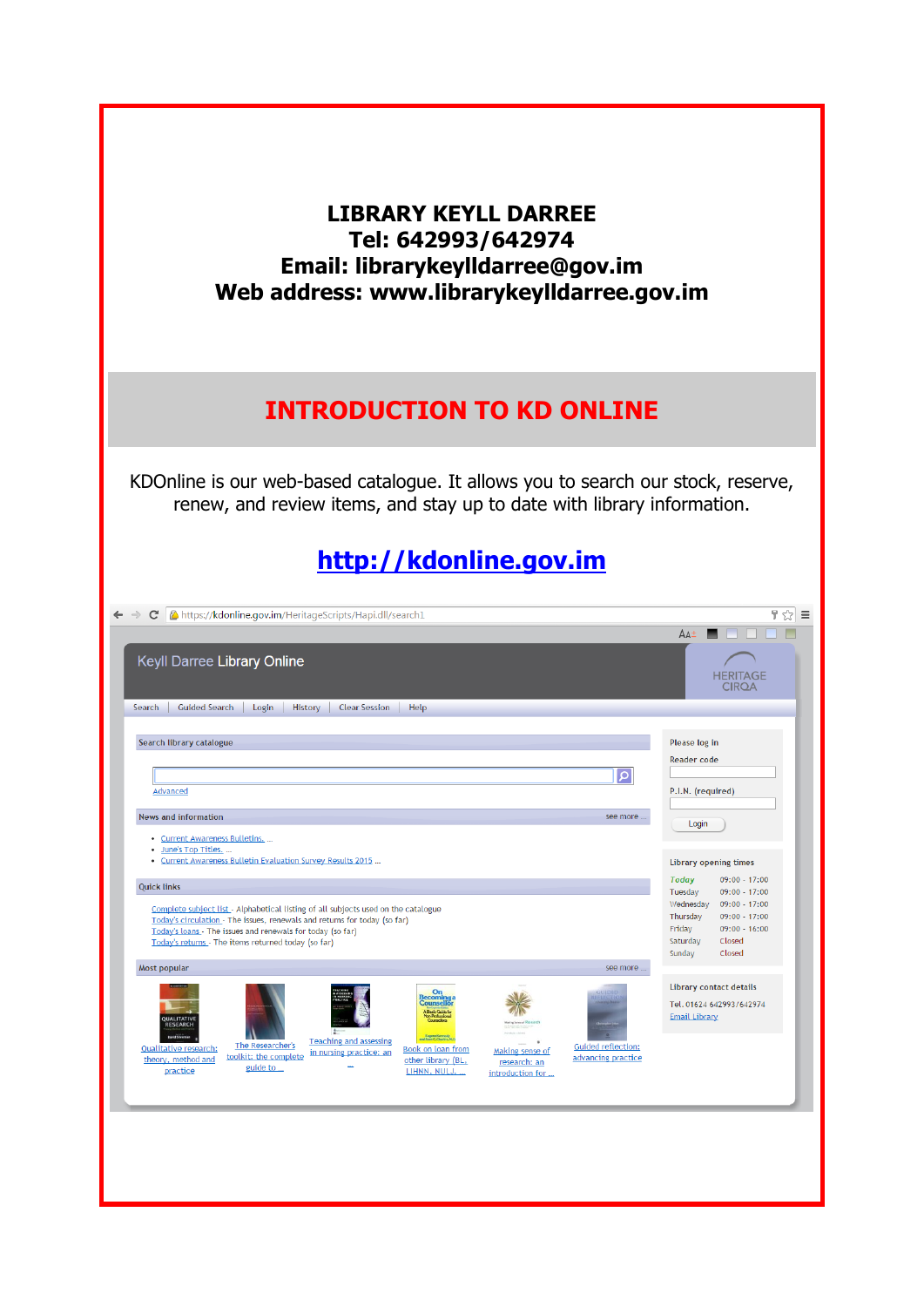On the home page, you can search the library's full catalogue; view our news and information – including the Current Awareness Bulletin, and Top Titles, details about the day's circulation, our most popular books, our Twitter feed, opening times, and our contact details.

| Login<br>History<br>Help<br>Search library catalogue<br>َ م<br>Advanced<br><b>News and information</b><br>see more.<br>• Current Awareness Bulletins.<br>· June's Top Titles.<br>Current Awareness Bulletin Evaluation Survey Results 2015                                           | Please log in<br><b>Reader code</b><br>P.I.N. (required)<br>Login<br>Follow<br><b>Tweets</b>                                                                                                       |
|--------------------------------------------------------------------------------------------------------------------------------------------------------------------------------------------------------------------------------------------------------------------------------------|----------------------------------------------------------------------------------------------------------------------------------------------------------------------------------------------------|
|                                                                                                                                                                                                                                                                                      |                                                                                                                                                                                                    |
|                                                                                                                                                                                                                                                                                      |                                                                                                                                                                                                    |
|                                                                                                                                                                                                                                                                                      |                                                                                                                                                                                                    |
|                                                                                                                                                                                                                                                                                      |                                                                                                                                                                                                    |
|                                                                                                                                                                                                                                                                                      |                                                                                                                                                                                                    |
|                                                                                                                                                                                                                                                                                      |                                                                                                                                                                                                    |
|                                                                                                                                                                                                                                                                                      |                                                                                                                                                                                                    |
| <b>Quick links</b>                                                                                                                                                                                                                                                                   | <b>Keyll Darree</b><br>1 <sub>h</sub>                                                                                                                                                              |
| Complete subject list - Alphabetical listing of all subjects used on the catalogue<br>Today's circulation - The issues, renewals and returns for today (so far)<br>Today's loans - The issues and renewals for today (so far)<br>Today's returns - The items returned today (so far) | @KeyllDarree<br>Well done to everyone<br>involved!<br>three.fm/news/isle-of-m<br>Show Summary                                                                                                      |
| Most popular<br>see more                                                                                                                                                                                                                                                             | <b>Keyll Darree</b><br>1 <sub>h</sub>                                                                                                                                                              |
| LEADERSHIP<br>Developi<br>Mastering<br>Effective<br><b>ESEARCH</b><br>Mastering mentorship: a<br><b>Key concepts in nursing</b><br><b>Guided reflection:</b><br><b>Qualitative research:</b><br>Leadership theory an                                                                 | @KeyllDarree<br>IT Room free all day,<br>remember that we have<br>online tutorials available if<br>Tweet to @KeyllDarree                                                                           |
| Developing effective<br>practical guide for<br>advancing practice<br>theory, method and<br>practice<br>research proposals<br>practice                                                                                                                                                | <b>Library opening times</b>                                                                                                                                                                       |
|                                                                                                                                                                                                                                                                                      | <b>Today</b><br>$09:00 - 17:00$<br>Wednesday<br>$09:00 - 17:00$<br>Thursday<br>$09:00 - 17:00$<br>$09:00 - 16:00$<br>Friday<br>Saturday<br>Closed<br>Sunday<br>Closed<br>Monday<br>$09:00 - 17:00$ |
|                                                                                                                                                                                                                                                                                      | <b>Library contact details</b><br>Tel. 01624 642993/642974<br><b>Email Library</b>                                                                                                                 |
| To log into the system and access your account details, input your reader code (the<br>'KD+numbers' from the back of your library card e.g. KD1111), and your pin (ask a<br>librarian if you're unsure of this), then select "login".<br>Keyll Darree Library Online                 | <b>HERITAGE</b><br><b>CIRQA</b>                                                                                                                                                                    |
| <b>Guided Search</b><br>Search<br>Login<br>History<br><b>Clear Session</b><br>Help                                                                                                                                                                                                   |                                                                                                                                                                                                    |
|                                                                                                                                                                                                                                                                                      |                                                                                                                                                                                                    |
| Search library catalogue                                                                                                                                                                                                                                                             | Please log in                                                                                                                                                                                      |
|                                                                                                                                                                                                                                                                                      | <b>Reader code</b>                                                                                                                                                                                 |
| $\vert \mathsf{q} \vert$<br><b>Advanced</b>                                                                                                                                                                                                                                          | P.N. (required)                                                                                                                                                                                    |
|                                                                                                                                                                                                                                                                                      |                                                                                                                                                                                                    |
| <b>News and information</b><br>see more                                                                                                                                                                                                                                              | Login                                                                                                                                                                                              |
| • Current Awareness Bulletins.<br>June's Top Titles.                                                                                                                                                                                                                                 |                                                                                                                                                                                                    |
|                                                                                                                                                                                                                                                                                      |                                                                                                                                                                                                    |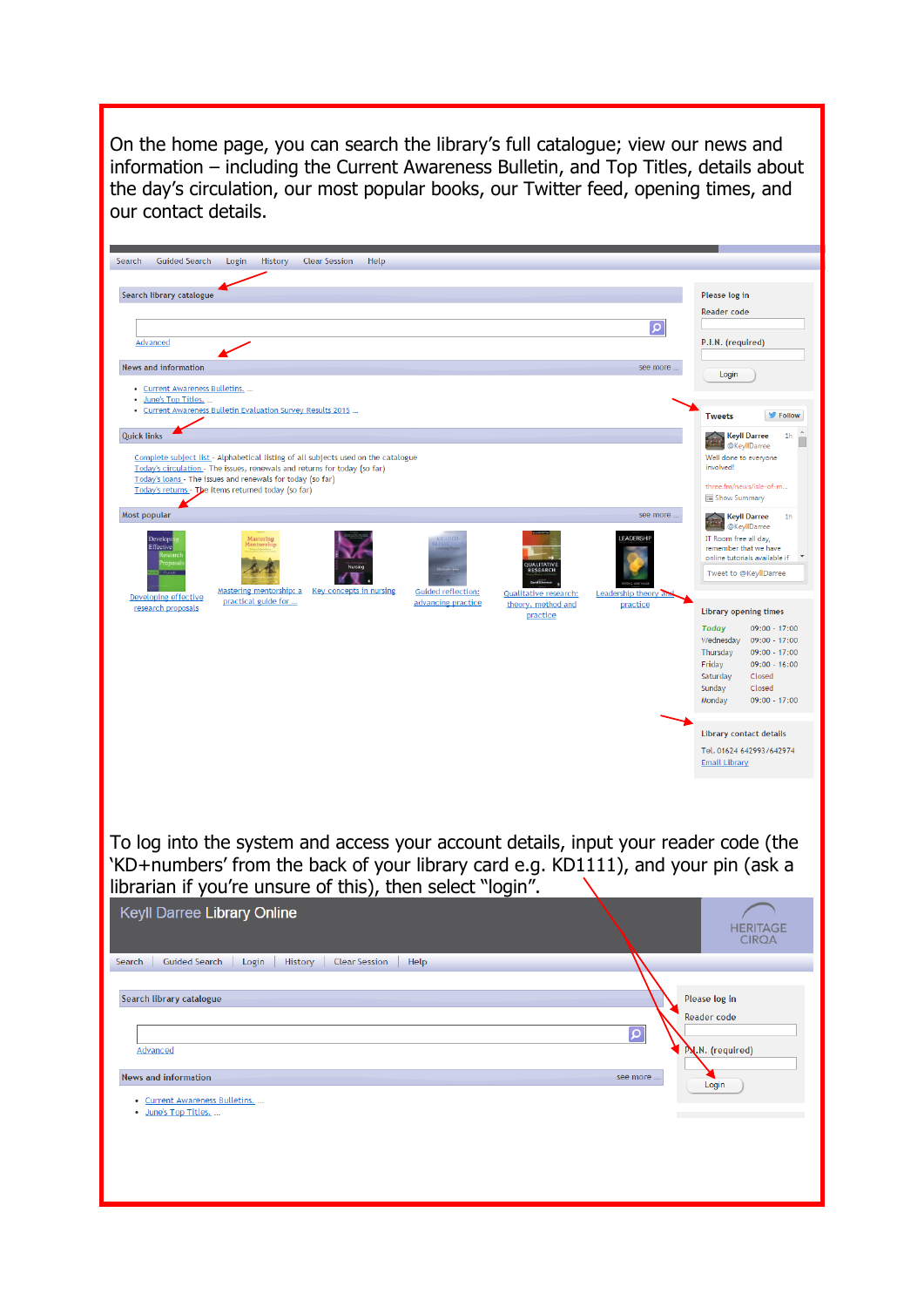| name you will be able to access your account information.                                                                          |                                                                                                                                                       |                                           |                                                                   |                                                                                                                         |
|------------------------------------------------------------------------------------------------------------------------------------|-------------------------------------------------------------------------------------------------------------------------------------------------------|-------------------------------------------|-------------------------------------------------------------------|-------------------------------------------------------------------------------------------------------------------------|
| Keyll Darree Library Online                                                                                                        |                                                                                                                                                       |                                           |                                                                   | HERITAGE<br><b>CIROA</b>                                                                                                |
| Search<br><b>Guided Search</b>                                                                                                     | Account<br>History<br>Favourites<br>Logout                                                                                                            | Help                                      |                                                                   |                                                                                                                         |
| Search library catalogue                                                                                                           |                                                                                                                                                       |                                           |                                                                   | <b>Account information</b>                                                                                              |
|                                                                                                                                    |                                                                                                                                                       |                                           |                                                                   | Library Induction   Logout                                                                                              |
| Advanced                                                                                                                           |                                                                                                                                                       |                                           | Q                                                                 | Loans<br>$\overline{0}$<br>Reserved<br>$\overline{0}$                                                                   |
| <b>News and information</b>                                                                                                        |                                                                                                                                                       |                                           | see more                                                          | Follow<br><b>Tweets</b>                                                                                                 |
| • Current Awareness Bulletins.<br>June's Top Titles.                                                                               | Current Awareness Bulletin Evaluation Survey Results 2015                                                                                             |                                           |                                                                   | <b>Keyll Darree</b><br>23 <sub>m</sub><br>@KeyllDarree<br>Well done to everyone                                         |
| <b>Quick links</b>                                                                                                                 |                                                                                                                                                       |                                           |                                                                   | involved!<br>three.fm/news/isle-of-m                                                                                    |
|                                                                                                                                    | Complete subject list - Alphabetical listing of all subjects used on the catalogue                                                                    |                                           |                                                                   | Show Summary                                                                                                            |
| Today's loans - The issues and renewals for today (so far)<br>Today's returns - The items returned today (so far)                  | Today's circulation - The issues, renewals and returns for today (so far)                                                                             |                                           |                                                                   | <b>Keyll Darree</b><br>25m<br>@KeyllDarree<br>IT Room free all day,<br>remember that we have                            |
| <b>Recently viewed</b>                                                                                                             |                                                                                                                                                       |                                           | see more.                                                         | online tutorials available if<br>Tweet to @KeyllDarree                                                                  |
|                                                                                                                                    | <b>ABETES CARE</b>                                                                                                                                    | CARE                                      |                                                                   | <b>Library opening times</b>                                                                                            |
| <b>Caring for Older</b><br>People in Nursing                                                                                       | Manual of diabetes<br>Integrated<br>Ethics in midwifery<br>endocrinology<br>care                                                                      | Diabetes care: a<br>practical manual      | <b>Basic sciences in</b><br>ophthalmology: a self-<br>assessment. | <b>Today</b><br>09:00 - 17:00<br>Wednesday<br>09:00 - 17:00<br>Thursday<br>09:00 - 17:00<br>Friday<br>$09:00 - 16:00$   |
|                                                                                                                                    | The navigation tabs allow you to view your loans, and other areas of your account,<br>including any current reservations, past searches, and reviews. |                                           |                                                                   | <b>HERITAGE</b><br><b>CIRQA</b>                                                                                         |
| <b>Guided Search</b>                                                                                                               | Account<br>Favourites<br>History<br>Logout                                                                                                            | Help                                      |                                                                   |                                                                                                                         |
| Keyll Darree Library Online<br>Search<br>Reader<br>(KD3883) Miss Library Induction [Library Staff]<br>Loans<br>Reserved<br>History | Serials<br><b>Reviews</b><br>Charges<br>Recent                                                                                                        |                                           |                                                                   | <b>Account information</b><br><b>Library Induction   Logout</b><br>Loans<br>$\mathbf{1}$<br><b>Reserved</b><br>$\Omega$ |
|                                                                                                                                    | Select All<br>To renew an item, tick the box and then click the "Renew" button                                                                        | Print<br>Renew                            |                                                                   | Follow<br><b>Tweets</b>                                                                                                 |
| Author<br>L Dougherty                                                                                                              | <b>Title</b><br>The Royal Marsden manual of clinical nursing<br>procedures, Student Edition                                                           | Due date<br>Medium<br>Text<br>23 Jun 2015 | <b>Renewal</b><br>O<br>$1$ of $2$                                 | <b>Keyll Darree</b><br>46m<br>@KeyllDarree<br>Well done to everyone<br>involved!                                        |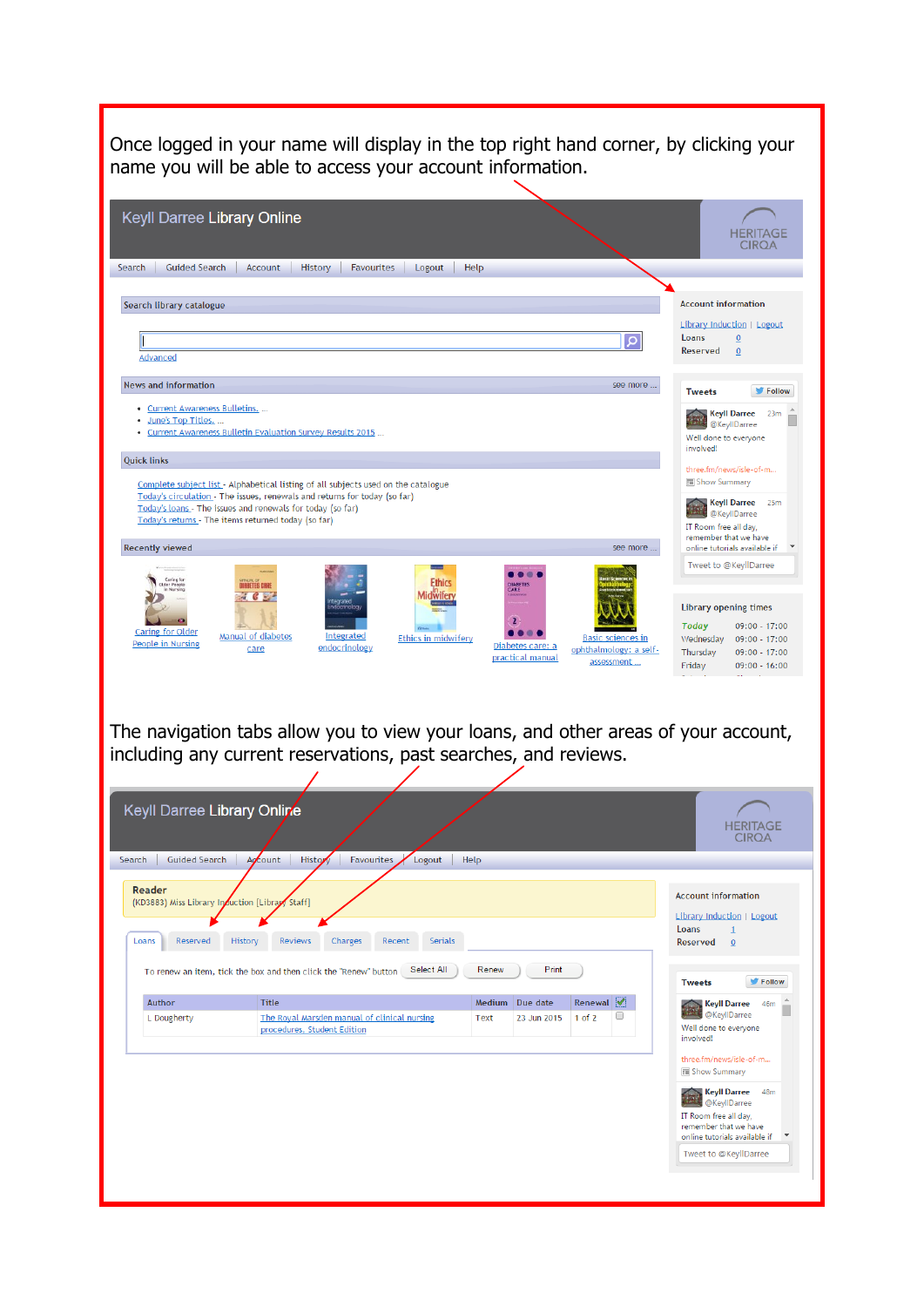If you wish to renew your items online, you can do so by clicking the button next to the relevant resources, and clicking the 'renew' button. This will only be possible if the items are not reserved, you are able to renew twice on or before the due date without bringing the book into the library.

| Author          | <b>Title</b>                                                                                   | Medium          | Due date          | Renewal <b>W</b> |
|-----------------|------------------------------------------------------------------------------------------------|-----------------|-------------------|------------------|
| L Dougherty     | The Royal Marsden manual of clinical nursing<br>procedures, Student Edition                    | Text            | 23 Jun 2015       | $1$ of $2$       |
| Reserved        | History<br><b>Reviews</b><br>Charges<br>Serials<br>Recent                                      |                 |                   |                  |
| Loans<br>Author | Select All<br>To renew an item, tick the box and then click the "Renew" button<br><b>Title</b> | Renew<br>Medium | Print<br>Due date | Renewal          |

By clicking the "history" tab, you can view all your previous loans. These results can be limited by date.  $\perp$ 

| Date        | <b>Author</b> | <b>Title</b>                                                                            | <b>Medium</b> | Mvt.         | O/d |
|-------------|---------------|-----------------------------------------------------------------------------------------|---------------|--------------|-----|
| 08 Apr 2015 | Bolton, G     | Reflective practice: writing and professional<br>development                            | Text          | <b>Issue</b> |     |
| 08 Apr 2015 | Bolton, G     | Reflective practice: writing and professional<br>development                            | Text          | Return       |     |
| 20 Apr 2015 | Ferris, J     | Basic sciences in ophthalmology: a self-assessment<br>text                              | Text          | <b>Issue</b> |     |
| 20 Apr 2015 | Ferris, J     | Basic sciences in ophthalmology: a self-assessment<br>text                              | Text          | Return       |     |
| 22 Apr 2015 | McCollum, D   | Focused history taking for OSCE's: a comprehensive<br>guide for medical students        | Text          | <b>Issue</b> |     |
| 22 Apr 2015 | McCollum, D   | Focused history taking for OSCE's: a comprehensive   Text<br>guide for medical students |               | Return       |     |
| 12 May 2015 |               | Therapy Today. Vol 26 No 3                                                              | Journal       | <b>Issue</b> |     |
| 12 May 2015 |               | Therapy Today. Vol 26 No 3                                                              | Journal       | Return       |     |
| 19 May 2015 |               | Quality in Primary Care. Vol 18 No 5, November<br>2010                                  | Journal       | <b>Issue</b> |     |
| 19 May 2015 |               | Bone and Joint Journal (B). Vol 96 No 9                                                 | Journal       | <b>Issue</b> |     |
| 19 May 2015 | French, S     | Physiotherapy: a psychosocial approach                                                  | Text          | <b>Issue</b> |     |
| 19 May 2015 | Dimond, B     | Legal aspects of patient confidentiality                                                | Text          | <b>Issue</b> |     |
| 19 May 2015 | French, S     | Physiotherapy: a psychosocial approach                                                  | Text          | Return       |     |
| 19 May 2015 |               | Quality in Primary Care. Vol 18 No 5, November<br>2010                                  | Journal       | Return       |     |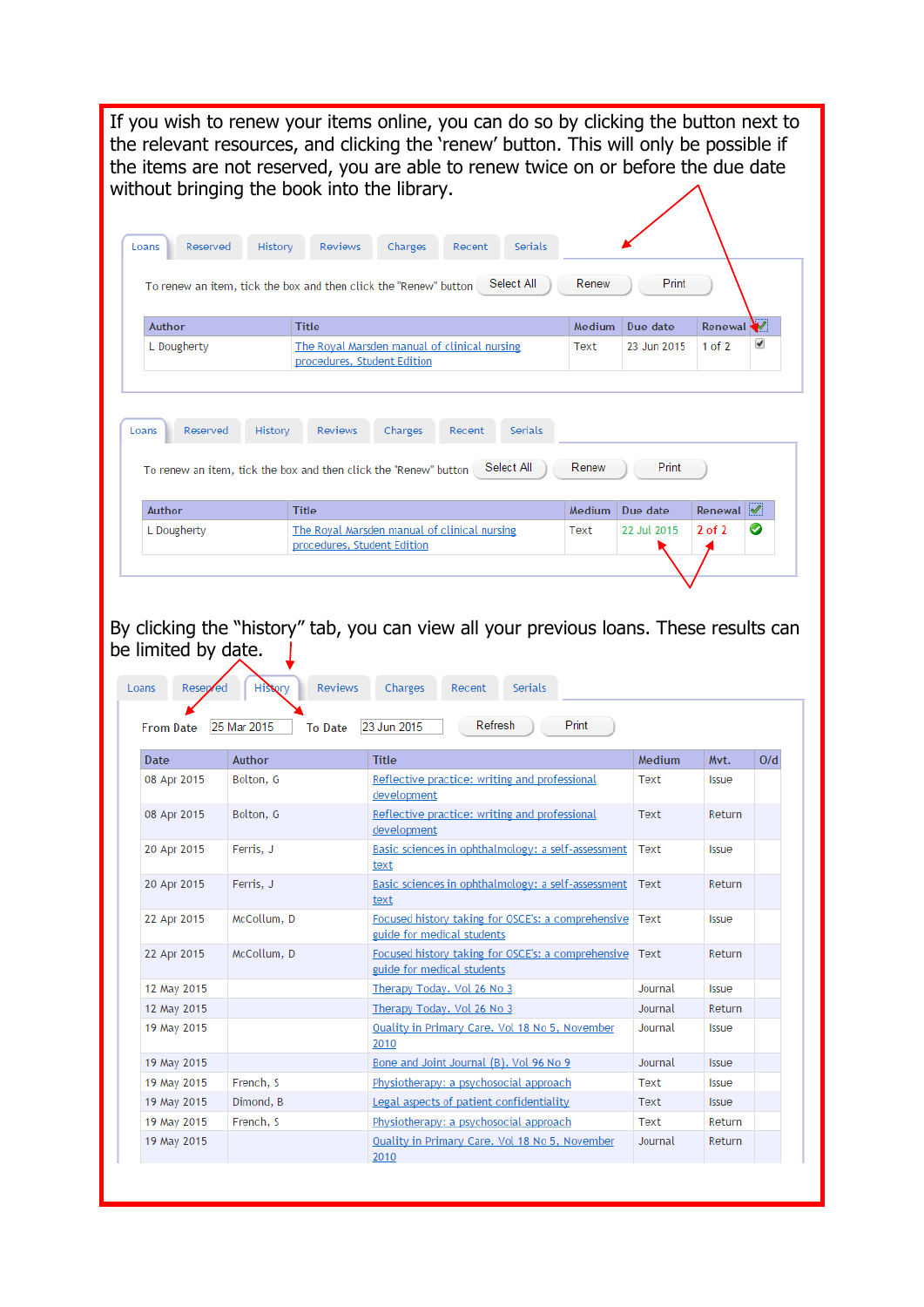You can navigate to the search screen at any time by clicking the 'search' button, or from the main menu, by entering your terms into the box. Keyll Darree Library Online **HERITAGE CIRQA** Search Guided Search | Account | History | Favourites | Logout | Help Go to search screen **Account information** (KD3883) Miss Library Induction [Library Staff] Library Induction | Logout Loans Loans Reserved History Reviews Charges Recent Serials Reserved  $\overline{0}$ To renew an item, tick the box and then click the "Renew" button Select All Renew Print **Tweets**  $\blacktriangleright$  Follow Medium Due date Renewal Author **Title** Keyll Darree 1h L Dougherty The Royal Marsden manual of clinical nursing Text 22 Jul 2015 2 of 2 n/a Well done to everyone procedures, Student Edition involved! three.fm/news/isle-of-m... **ED** Show Summary Keyll Darree  $-1<sub>h</sub>$ @KeyllDarree IT Room free all day, remember that we have online tutorials available if Tweet to @KevIIDarree There is an intellisense system in place, which will offer different options based on what you type. Select one, or complete your phrase. Remember you can use a Wildcard search, by using "\*" to give a wider set of results. "Diabet\*" would search for diabetes, and diabetics. Search library catalogue diabe َ م diabetes diabetic New e more ... diabetics diabilities diagnisis diagnosed Quic diagnoses diagnosing  $\frac{1}{1}$  diagnosis Today's returns - The items returned today (so far)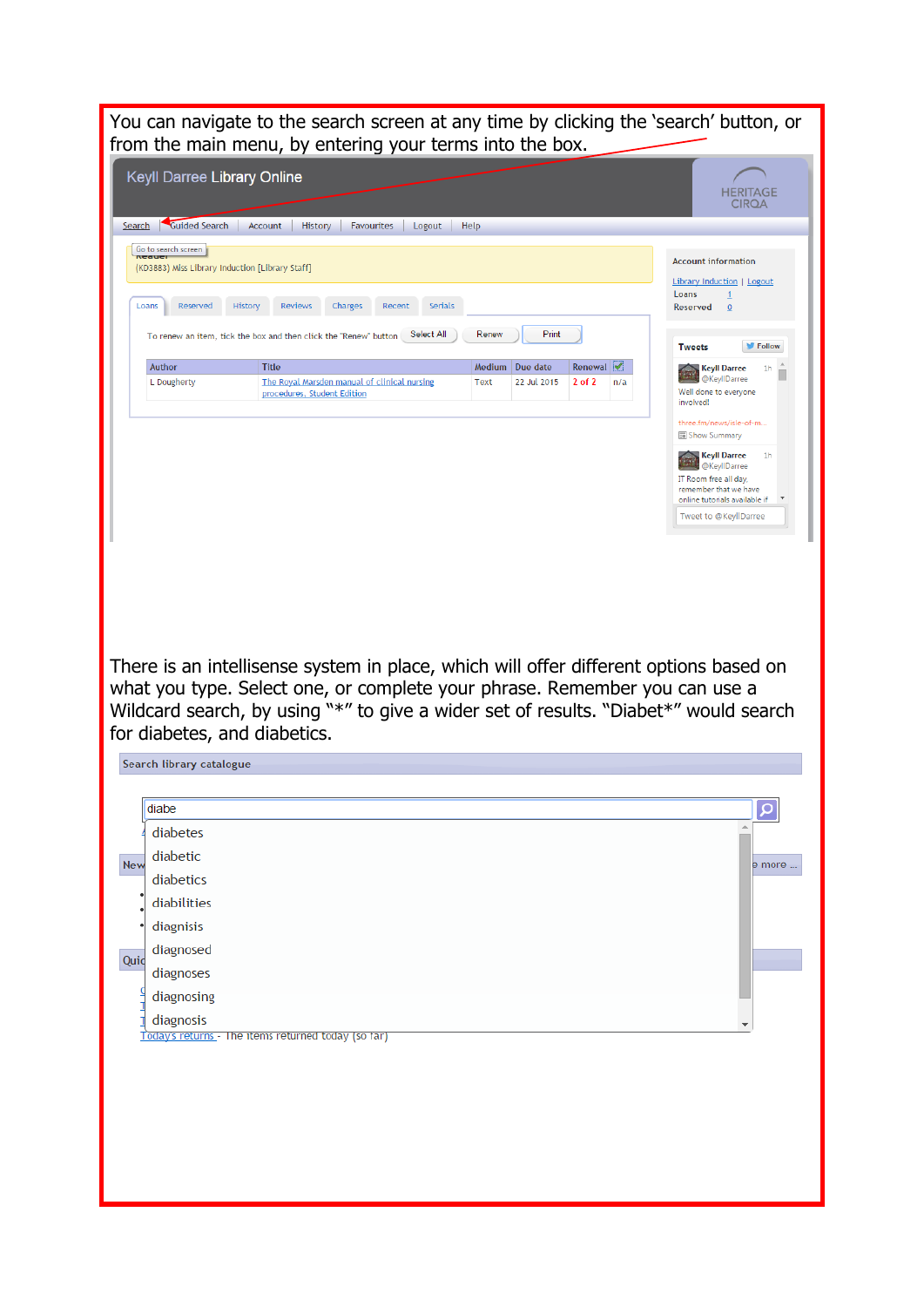As with the in-library catalogue, you can select a title to view more information. The status is shown as available, on loan, reference, or none in stock (which means the book is currently on order).

| diabetes       |                                       |                                                                                         |                                                  |                                        | Q |
|----------------|---------------------------------------|-----------------------------------------------------------------------------------------|--------------------------------------------------|----------------------------------------|---|
| Advanced       | Search for diabetes                   |                                                                                         | ≺                                                | Results 1 - 10 of 137 $\triangleright$ |   |
| <b>No</b>      | <b>Authors</b>                        | <b>Title</b>                                                                            | Location, Loan type - Status   Class             |                                        | Ø |
| 1              | Fox, T<br>Brooke, A<br>Vaidya, B      | Eureka: endocrinology                                                                   | Loan Collection, Standard<br>loan, Available (1) | <b>WK 100 FOX</b>                      |   |
| $\overline{2}$ | Hillson, R                            | Diabetes care: a practical manual                                                       | Loan Collection, Standard<br>loan, Available (1) | <b>WK 100 HIL</b>                      |   |
| 3              | Wass, J<br>Owen, K                    | Oxford handbook of endocrinology and<br>diabetes                                        | None in stock                                    |                                        |   |
| 4              | Chawla, R                             | Manual of diabetes care                                                                 | Loan Collection, Standard<br>loan, Available (1) | <b>WK 810 CHA</b>                      |   |
| 5              | Chowdhury, T                          | Diabetes management in clinical practice                                                | Loan Collection, Standard<br>loan, Available (1) | <b>WK 810 CHO</b>                      |   |
| 6              | Dunning, T                            | Care of people with diabetes: a manual of Loan Collection, Standard<br>nursing practice | loan, Available (1)                              | WK 810.5<br><b>DUN</b>                 |   |
| 7              | Pendsey, S                            | Contemporary management of the<br>diabetic foot                                         | Loan Collection, Standard<br>loan, Available (1) | <b>WK 835 PEN</b>                      |   |
| 8              | Frier, B<br>Heller, S<br>McCrimmon, R | Hypoglycaemia in clinical diabetes                                                      | Loan Collection, Standard<br>loan, Available (1) | <b>WK 880 FRI</b>                      |   |
| 9              | Laycock, J<br>Meeran, K               | Integrated endocrinology                                                                | Loan Collection, Standard<br>loan, On Loan (1)   | <b>WK 100 LAY</b>                      |   |
| 10             | McDermott, M                          | <b>Endocrine Secrets</b>                                                                | Loan Collection, Standard<br>loan, Available (1) | <b>WK 100 MCD</b>                      |   |

First < 1 2 3 4 5 6 7 8 9 10 11 > Last

Clicking the "Advanced" button, underneath the search box will allow a more specific search.

| Search in  | Search terms | Media type |                                        |
|------------|--------------|------------|----------------------------------------|
| All fields |              | All media  | <b>AND</b><br>$\overline{\phantom{a}}$ |
| All fields |              | All media  | <b>AND</b><br>$\overline{\phantom{a}}$ |
| All fields |              | All media  | $\overline{\phantom{a}}$<br>Ξ          |